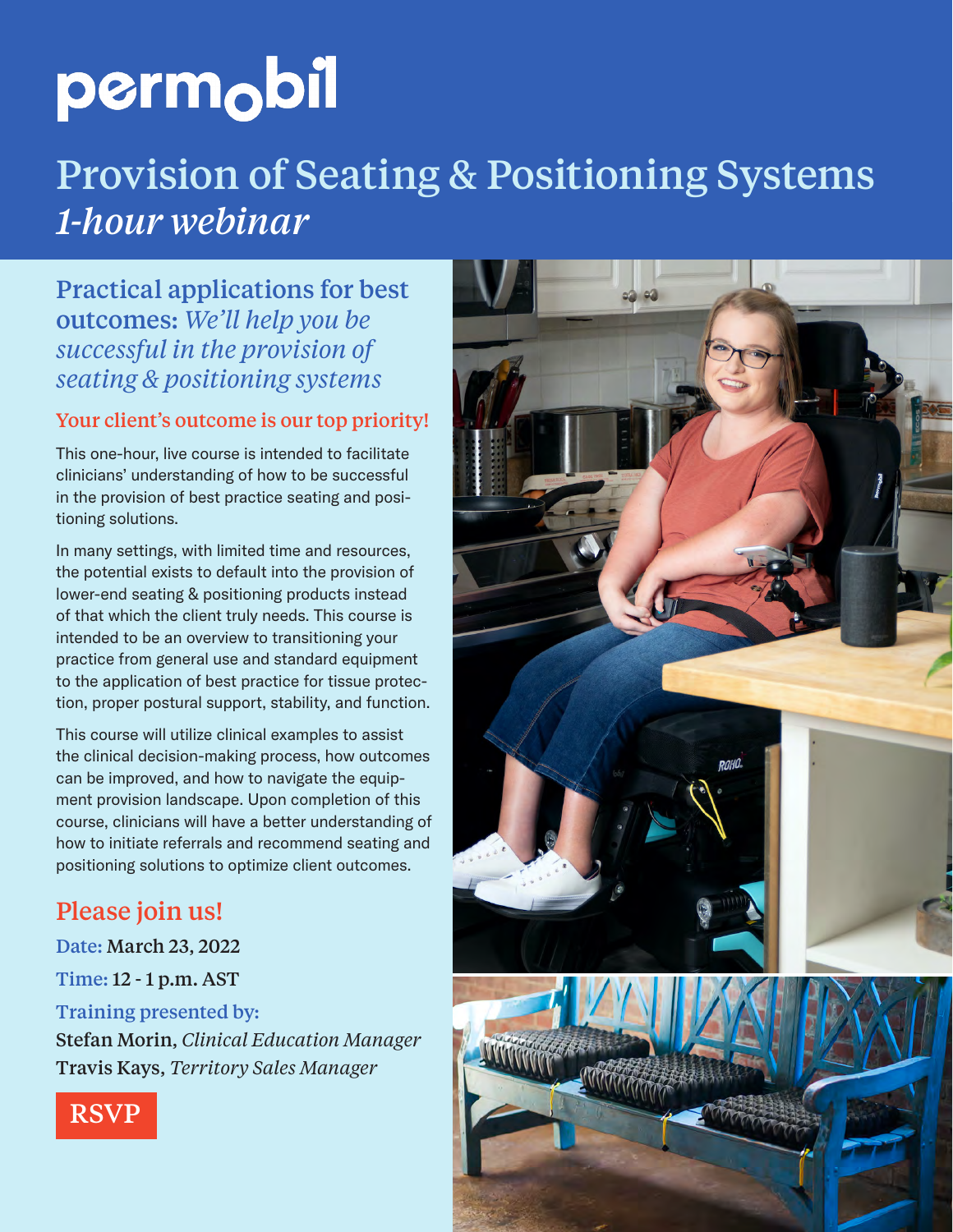## Provision of Mattresses & Support Surfaces *1-hour webinar*

Practical applications for best outcomes: *We'll help you be successful in the provision of mattresses and therapeutic support surfaces* 

#### Your client's outcome is our top priority!

This one-hour, live course will review key elements to consider when a clinician must select a mattress or a therapeutic support surface. The session is divided in three parts:

1) Contributing factors: Even if we know that their contribution to the development of a pressure injury or to modulate the healing process, contributing factors are minimized or ignored by clinicians

2) Discussion on prevention of pressure injuries: Are we doing everything to prevent pressure injury? How can we extend the recovery time?

3) Role of a therapeutic support surface: We will define what is a therapeutic support surface, how it can play its role, and review two guiding principles: pressure redistribution, and offloading/transfer.

## Please join us!

Date: May 11, 2022

Time: 12 - 1 p.m. AST

#### Training presented by:

Jacques Deschenes, *Support Surfaces Specialist*





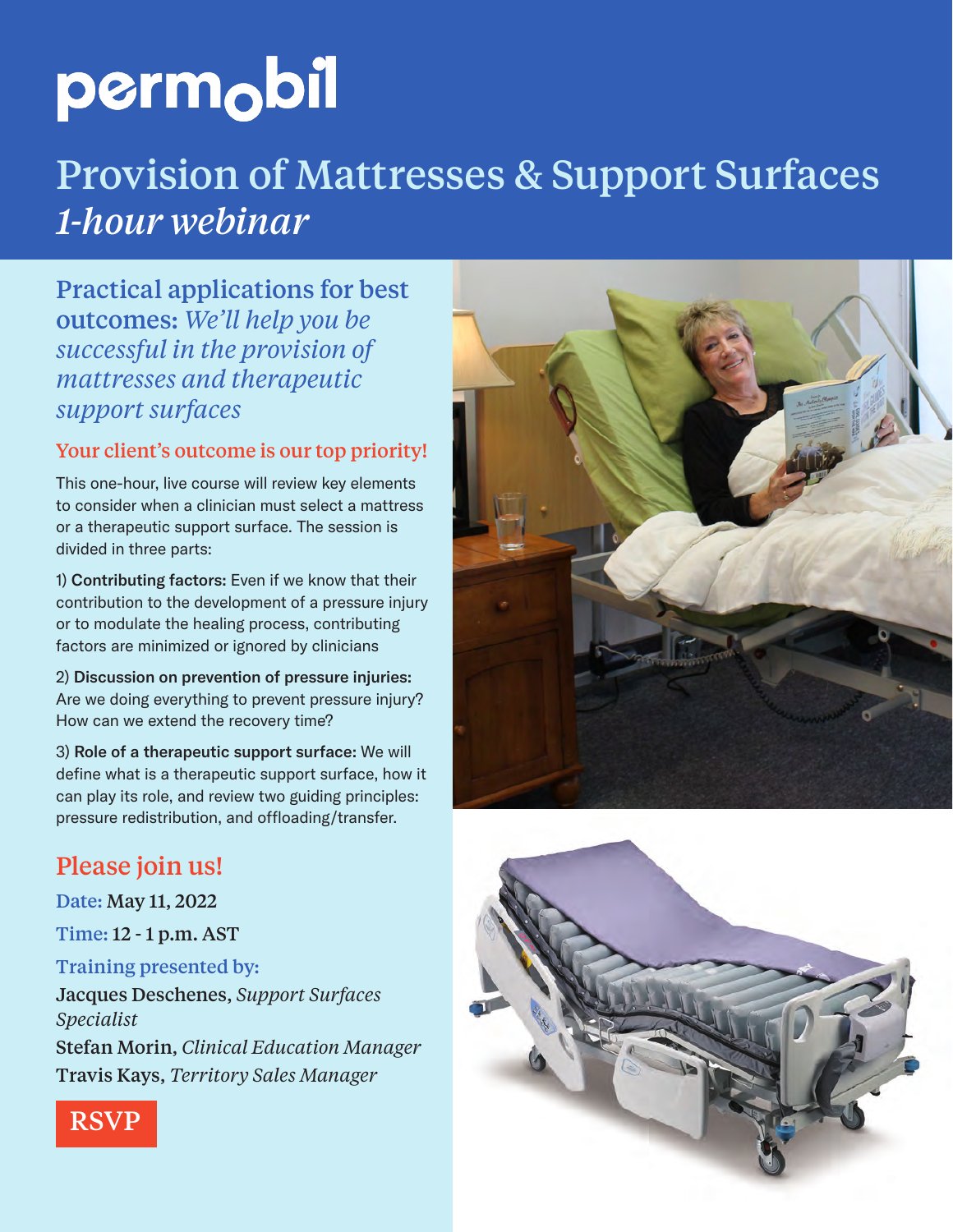# Provision of Manual Wheelchairs *1-hour webinar*

Practical applications for best outcomes: *We'll help you be successful in the provision of manual wheelchairs* 

#### Your client's outcome is our top priority!

This one-hour, live course is intended to be an overview to transitioning your practice from general use and standard equipment, to the ideas of best practice for manual wheelchair recommendations for long-term independent self-propulsion to maximize functional mobility.

This course will utilize clinical examples to assist the clinical decision-making process, and how outcomes can be improved.

Upon completion of this course, clinicians will have a better understanding of how to initiate referrals and recommend manual wheelchair solutions to optimize client outcomes.

### Please join us!

Date: June 22, 2022

Time: 12 - 1 p.m. AST

#### Training presented by:

[RSVP](https://teams.microsoft.com/registration/GykVUZ-mjUmqEXDAV0198A,hVC04Chj2UqI3q966ZTCFA,MPAKqGSR-US99yYpXtGNEQ,MVICM-_XpEGakCwjoZpr9g,wK-GDEZa-0GS0eCExpIO2Q,vZows2bqF0G9eEQpndL32w?mode=read&tenantId=5115291b-a69f-498d-aa11-70c0574d7df0)



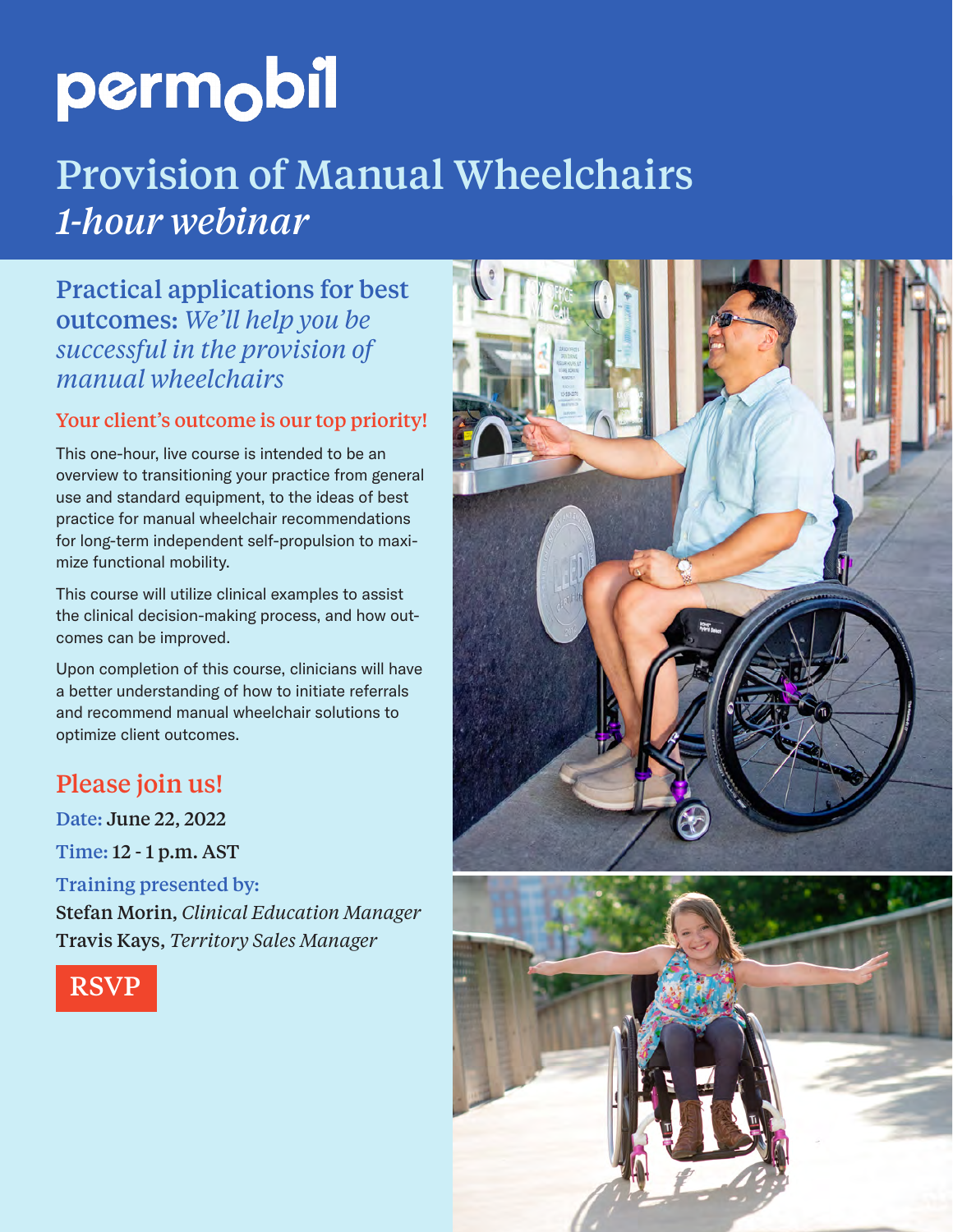# Provision of Powered Mobility Systems *1-hour webinar*

Practical applications for best outcomes: *We'll help you be successful in the provision of powered mobility systems*

#### Your client's outcome is our top priority!

This one-hour, live course is intended to facilitate clinicians' understanding of how to be successful in the provision of powered wheeled mobility and power wheelchairs.

In many settings, where time and resources are limited, the potential exists to overlook clients who may need complex rehabilitation solutions but are provided with basic equipment. When a client with long-term wheeled mobility needs is prescribed a product intended for short-term use, secondary complications can occur. This course is intended to promote best-practice power assist and power wheelchair application for successful clinical outcomes using today's technology.

This course will utilize clinical examples to assist the clinical decision-making process about who needs power wheelchair provision and how outcomes can be improved. Upon completion of this course, clinicians will have a better understanding of how to initiate referrals and recommend power assist and power wheelchairs to optimize client outcomes.

### Please join us!

Date: September 28, 2022

Time: 12 - 1 p.m. AST

Training presented by: